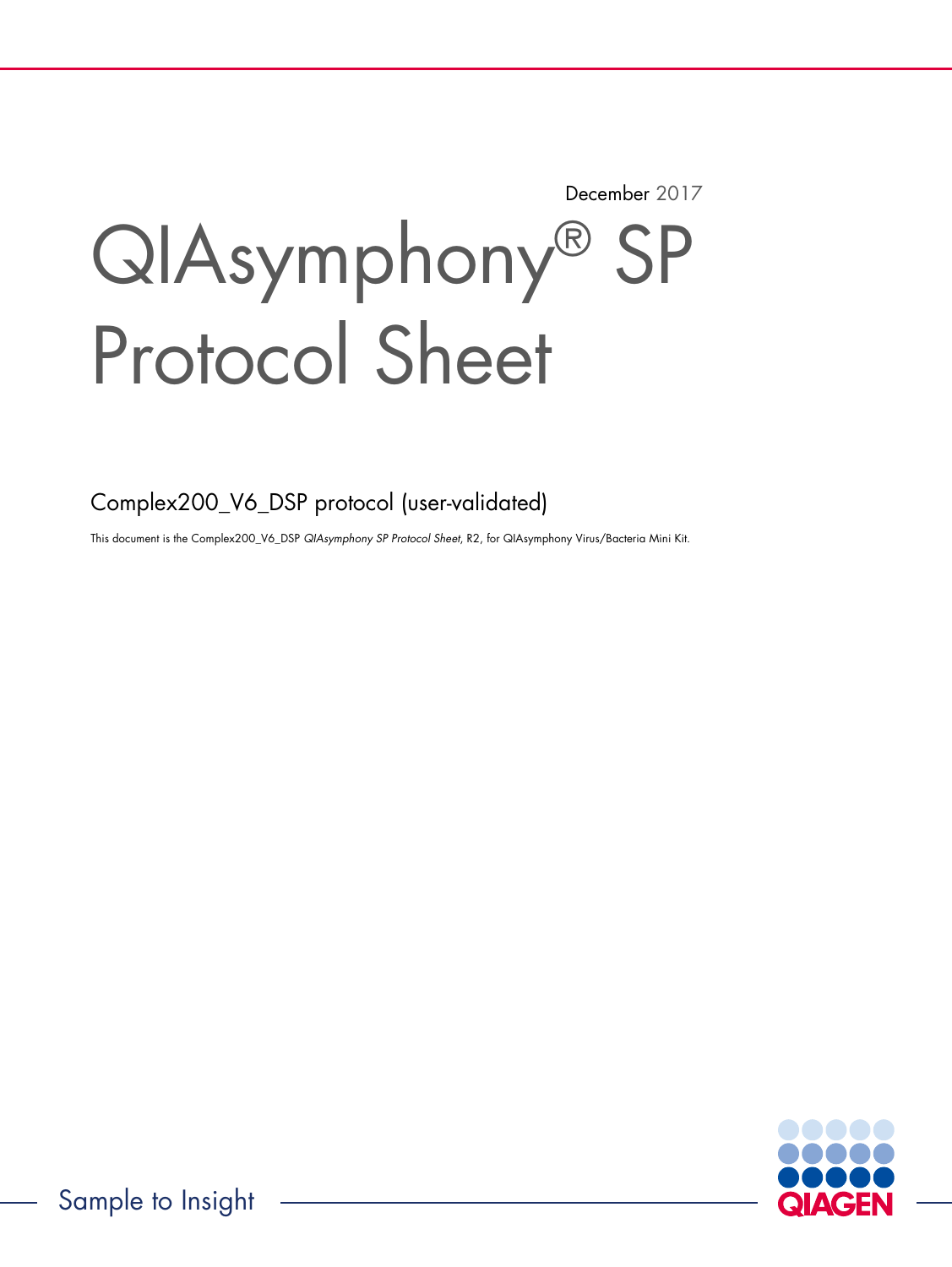## General information

The QIAsymphony Virus/Bacteria Kits are intended for molecular biology applications. This product is not intended for the diagnosis, prevention, or treatment of a disease.

Note: It is the user's responsibility to validate performance using this combination for any procedures used in their laboratory.

| Kit                              | QIAsymphony Virus/Bacteria Mini Kit |
|----------------------------------|-------------------------------------|
| Sample material                  | Respiratory and urogenital samples  |
| Protocol name                    | Complex200 V6 DSP                   |
| <b>Default Assay Control Set</b> | ACS_Complex200_V6_DSP_default_IC    |
| Editable                         | Eluate volume: 60 µl, 85 µl, 110 µl |
| <b>Required software version</b> | Version 4.0 or higher               |

# "Sample" drawer

| Sample type            | Respiratory samples (BAL, dried swabs, transport media, aspirates, sputum) and urogenital<br>samples (urine, transport media) |
|------------------------|-------------------------------------------------------------------------------------------------------------------------------|
| Sample volume          | Depends on type of sample tube used; for more information see<br>www.qiagen.com/products/qiasymphonyvirus/bacteriakits        |
| Primary sample tubes   | See www.qiagen.com/products/qiasymphonyvirus/bacteriakits for more information                                                |
| Secondary sample tubes | See www.qiagen.com/products/qiasymphonyvirus/bacteriakits for more information                                                |
| <b>Inserts</b>         | Depends on type of sample tube used; for more information see<br>www.qiagen.com/products/qiasymphonyvirus/bacteriakits        |
| Other                  | Carrier RNA-Buffer AVE mix required; use of internal control is optional                                                      |

# "Reagents and Consumables" drawer

| Position A1 and/or A2 | Reagent cartridge (RC)                       |
|-----------------------|----------------------------------------------|
| <b>Position B1</b>    | Buffer ATL (ATL)                             |
| Tip rack holder 1-17  | Disposable filter-tips, 200 µl               |
| Tip rack holder 1-17  | Disposable filter-tips, 1500 µl              |
| Unit box holder 1-4   | Unit boxes containing sample prep cartridges |
| Unit box holder 1-4   | Unit boxes containing 8-Rod Covers           |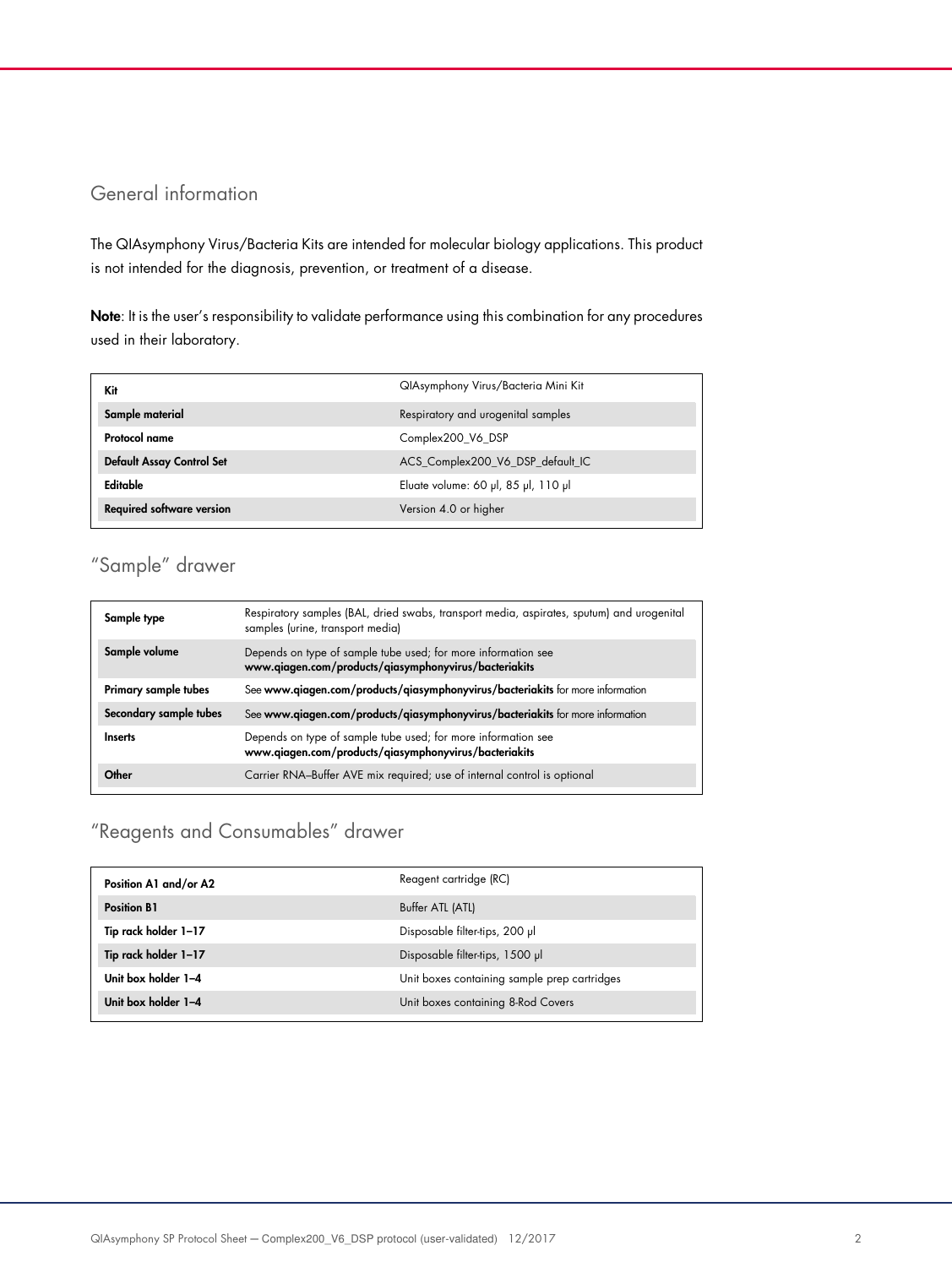# "Waste" drawer

| Unit box holder 1-4        | Empty unit boxes    |
|----------------------------|---------------------|
| Waste bag holder           | Waste bag           |
| Liquid waste bottle holder | Liquid waste bottle |

# "Eluate" drawer

| Elution rack (we recommend using slot 1, cooling position) | <b>See</b><br>www.qiagen.com/products/qiasymphonyvirus/bacteriakits<br>for more information |
|------------------------------------------------------------|---------------------------------------------------------------------------------------------|
|------------------------------------------------------------|---------------------------------------------------------------------------------------------|

## Required plasticware

|                                                    | One batch,<br>24 samples* | Two batches,<br>48 samples* | Three batches,<br>72 samples* | Four batches,<br>96 samples* |
|----------------------------------------------------|---------------------------|-----------------------------|-------------------------------|------------------------------|
| Disposable filter-tips,<br>$200 \mu$ <sup>††</sup> | 34                        | 60                          | 86                            | 112                          |
| Disposable filter-tips,<br>1500 µ  <sup>†‡</sup>   | 123                       | 205                         | 295                           | 385                          |
| Sample prep cartridges <sup>§</sup>                | 18                        | 36                          | 54                            | 72                           |
| 8-Rod Covers <sup>1</sup>                          | 3                         | 6                           | 9                             | 12                           |

\* Use of more than one internal control per batch and performing more than one inventory scan requires additional

disposable filter-tips. Use of less than 24 samples per batch decreases the number of disposable tips required per run.

† There are 32 filter-tips/tip rack.

‡ Number of required filter-tips includes filter-tips for 1 inventory scan per reagent cartridge.

§ There are 28 sample prep cartridges/unit box.

¶ There are twelve 8-Rod Covers/unit box.

Note: Numbers of filter-tips given may differ from the numbers displayed in the touchscreen depending on settings, for example, number of internal controls used per batch.

## Selected elution volume

| Selected elution volume (µl)* | Initial elution volume $(\mu I)^{\dagger}$ |  |
|-------------------------------|--------------------------------------------|--|
| 60                            | 90                                         |  |
| 85                            | 115                                        |  |
| 110                           | 140                                        |  |

\* The elution volume selected in the touchscreen. This is the minimum accessible volume of eluate in the final elution tube.

† The initial volume of elution solution required to ensure that the actual volume of eluate is the same as the selected volume.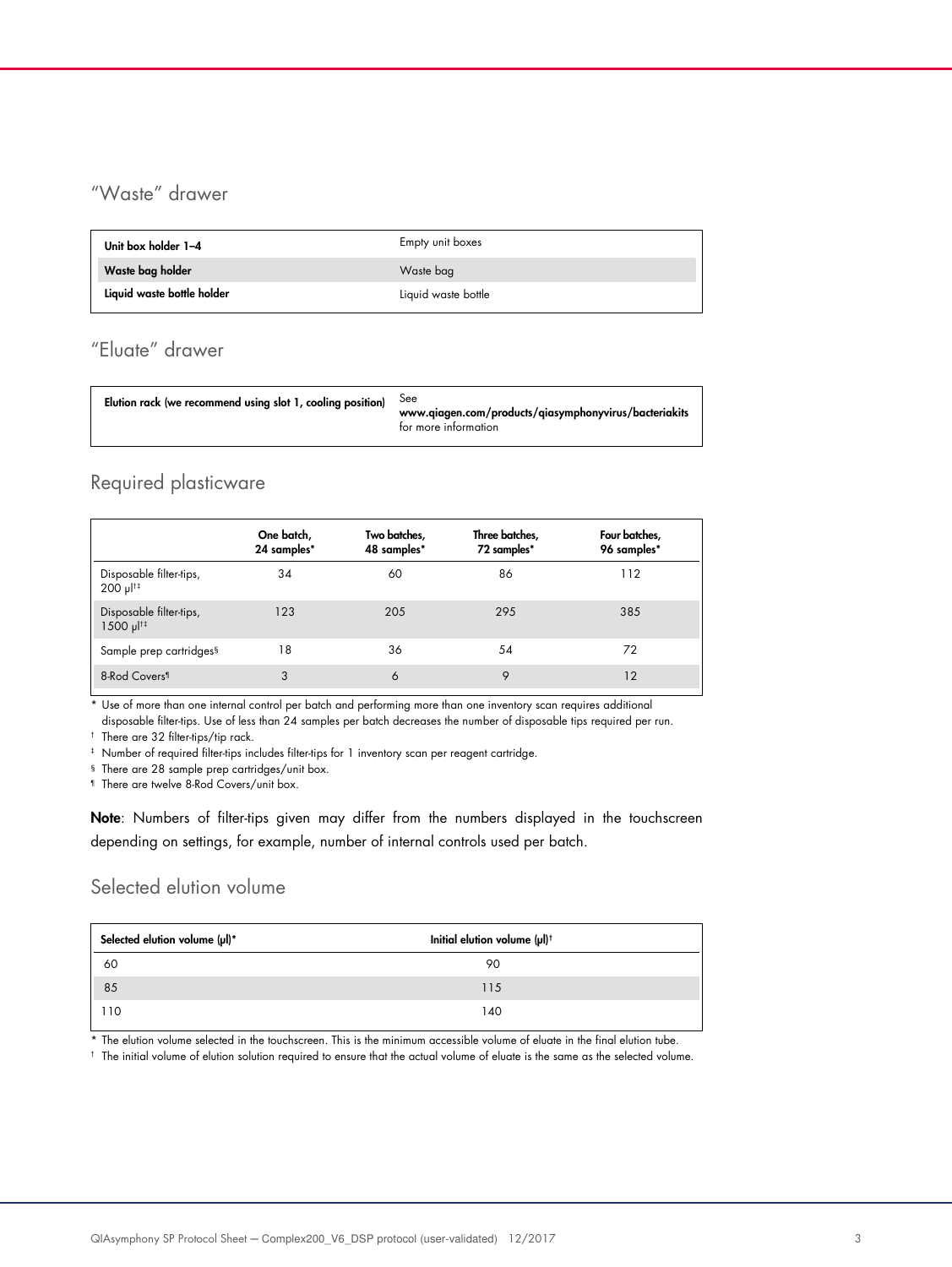Preparation of internal control–carrier RNA (CARRIER)–Buffer AVE (AVE) mixture

| Selected elution<br>volume (µl) | Volume stock carrier RNA<br>(CARRIER) (pl) | Volume internal<br>control (µl)* | <b>Volume Buffer AVE</b><br>$(AVE)$ $(µ)$ | Final volume per<br>sample (µl) |
|---------------------------------|--------------------------------------------|----------------------------------|-------------------------------------------|---------------------------------|
| 60                              |                                            |                                  | 108                                       | 120                             |
| 85                              | 3                                          | 11.5                             | 105.5                                     | 120                             |
| 110                             |                                            | 14                               | 103                                       | 120                             |

\* The calculation of the amount of internal control is based on the initial elution volumes. Additional void volume depends on the type of sample tube used; see www.qiagen.com/products/qiasymphonyvirus/bacteriakits for more information.

Note: The values displayed in the table are for preparation of internal control-carrier RNA (CARRIER) mixture for a downstream assay that requires 0.1 µl internal control/µl eluate.

Tubes containing internal control–carrier RNA (CARRIER)–Buffer AVE (AVE) mixture are placed in a tube carrier. The tube carrier containing the internal control–carrier RNA (CARRIER)–Buffer AVE (AVE) mixture(s) must be placed in slot A of the sample drawer.

Depending on the number of samples to be processed, we recommend using 2 ml tubes (Sarstedt, cat. no. 72.693 or 72.694) or 14 ml 17 x 100 mm polystyrene, round-bottom tubes (Becton Dickinson, cat. no. 352051) for diluting the internal control, as described in the table below. The volume can be split into 2 or more tubes.

## Calculating the volume of internal control mixture

| Tube type                                                                                  | Name on QIAsymphony<br>touchscreen         | Calculation of internal control-carrier RNA<br>(CARRIER)-Buffer AVE (AVE) mixture volume<br>per tube |
|--------------------------------------------------------------------------------------------|--------------------------------------------|------------------------------------------------------------------------------------------------------|
| Microtube 2 ml with cap; microtube 2 ml, PP,<br>SKIRTED, (Sarstedt, cat. No. 72.694)       | SAR#72.694<br>T <sub>2</sub> .0 ScrewSkirt | $(n \times 120 \text{ pl}) + 360 \text{ pl}^*$                                                       |
| Microtube 2 ml with cap; microtube 2 ml, PP,<br>NON-SKIRTED, (Sarstedt, cat. No. 72.693)   | SAR#72 693<br>T <sub>2.0</sub> Screw       | $(n \times 120 \text{ pl}) + 360 \text{ pl}^*$                                                       |
| Tube 14 ml, 17 x 100 mm polystyrene<br>round-bottom (Becton Dickinson, cat. no.<br>352051) | BD#352051<br>FalconPP 17x100               | $\ln x$ 120 µl) + 600 µl <sup>†</sup>                                                                |

Use this equation to calculate the required volume of internal control mixture (n = number of samples; 120  $\mu$  = volume of internal control–carrier RNA (CARRIER)–Buffer AVE (AVE) mixture; 360 µl = void volume required per tube). For example, for 12 samples (n = 12):  $(12 \times 120 \text{ µ}) + 360 \text{ µ}$  = 1800  $\text{µ}$ . Do not fill the tube with more than 1.9 ml (i.e., a maximum of 12 samples per tube). If more than 12 samples will be processed, use additional tubes, ensuring that the void volume is added per tube.

 $^\dagger$  Use this equation to calculate the required volume of internal control–carrier RNA (CARRIER)–Buffer AVE (AVE) mixture (n = number of samples; 120 µl = volume of internal control-carrier RNA (CARRIER)-Buffer AVE (AVE) mixture; 600 µl = void volume required per tube). For example, for 96 samples (n = 96):  $(96 \times 120 \text{ pl}) + 600 \text{ pl} = 12120 \text{ pl}$ .

#### See www.qiagen.com/products/qiasymphonyvirus/bacteriakits for required inserts.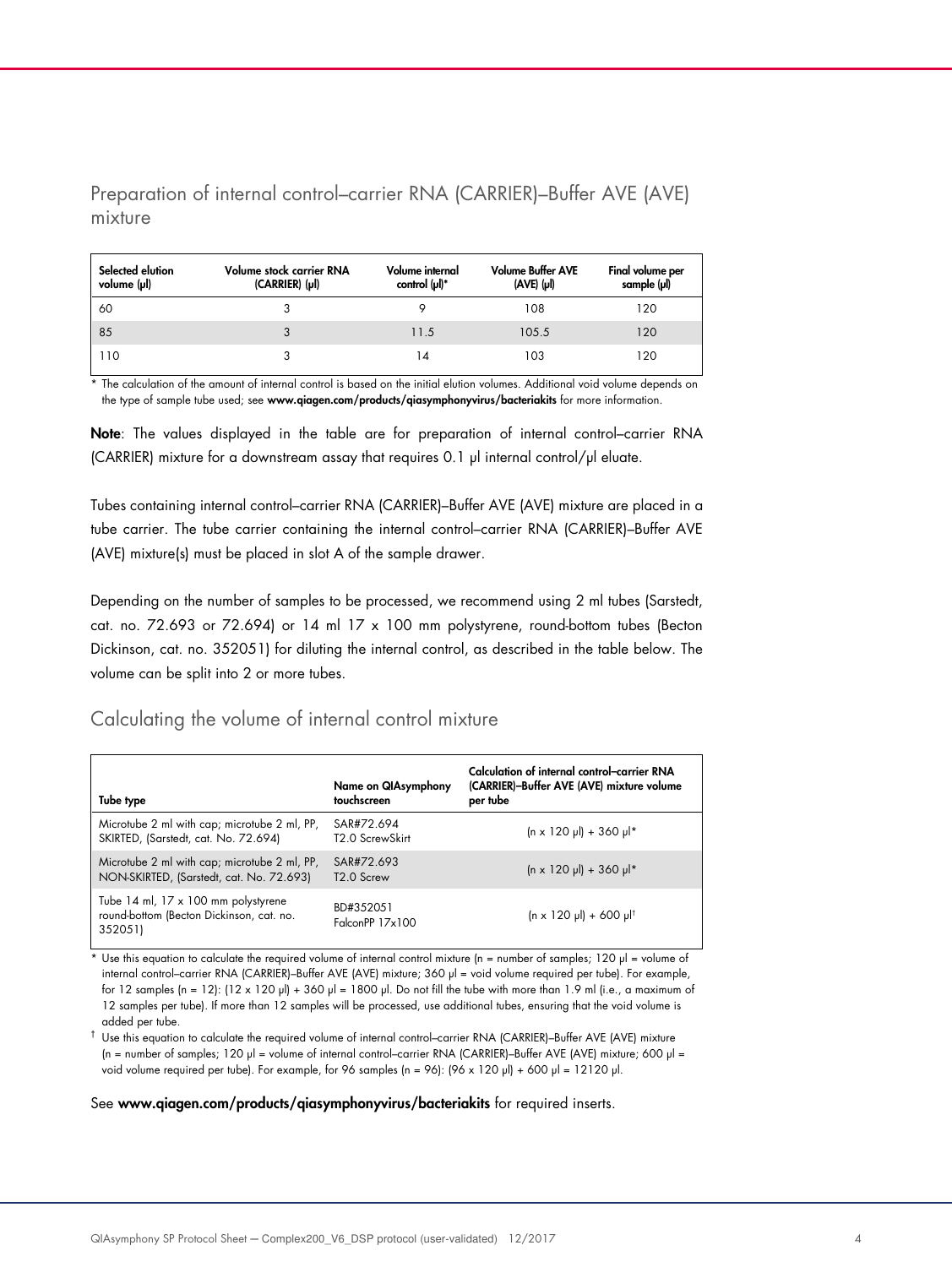## Using FIX labware

Using liquid-level detection (LLD) for sample transfer allows the use of primary and secondary tubes. However, this requires certain dead volumes in the respective tubes. In order to minimize dead volumes, secondary tubes should be used without liquid-level detection. Specific FIX labware is available (e.g., SAR\_FIX\_#72.694 T2.0 ScrewSkirt) which can also be selected on the touchscreen of the QIAsymphony SP. This tube/rack type imposes aspiration restrictions. The sample is aspirated at a particular height in the tube that is defined by the volume of sample to be transferred. Therefore, it is essential to make sure that the volume listed in the labware list is used. Labware lists are available for download at www.qiagen.com/products/qiasymphonyvirus/bacteriakits.

Sample tubes that can be used with or without liquid-level detection and required sample volumes are also listed at www.qiagen.com/products/qiasymphonyvirus/bacteriakits. Do not use volumes greater or lower than the required volume since this may lead to errors during sample preparation.

Tubes for liquid-level detection and tubes that are not for liquid-level detection can be processed within one batch/run.

## Preparation of sample material

When working with chemicals, always wear a suitable lab coat, disposable gloves, and protective goggles. For more information, consult the appropriate material safety data sheets (MSDSs), available from the product supplier.

### Urine

Urine can be processed without further pretreatment. Transfer the sample to a 2 ml Sarstedt tube (cat. no. 72.693 or 72.694) and place the sample into the tube carrier. Alternatively, primary tubes can be used. The required minimum starting volume may vary, depending on the primary tube used. Compatible primary and secondary tube formats, including minimum starting volume required for each protocol, are listed at www.qiagen.com/products/qiasymphonyvirus/bacteriakits. The system is optimized for pure urine samples that do not contain preservatives. To increase sensitivity for bacterial pathogens, samples can be centrifuged. After discarding the supernatant the pellet can be resuspended in at least 300 µl Buffer ATL (ATL) (cat. no. 939016). Transfer 220 µl of the sample to a 2 ml Sarstedt tube (cat. no. 72.693 or 72.694). Place the sample into the tube carrier and process the sample using the Complex200\_V6\_DSP protocol and the required FIX labware.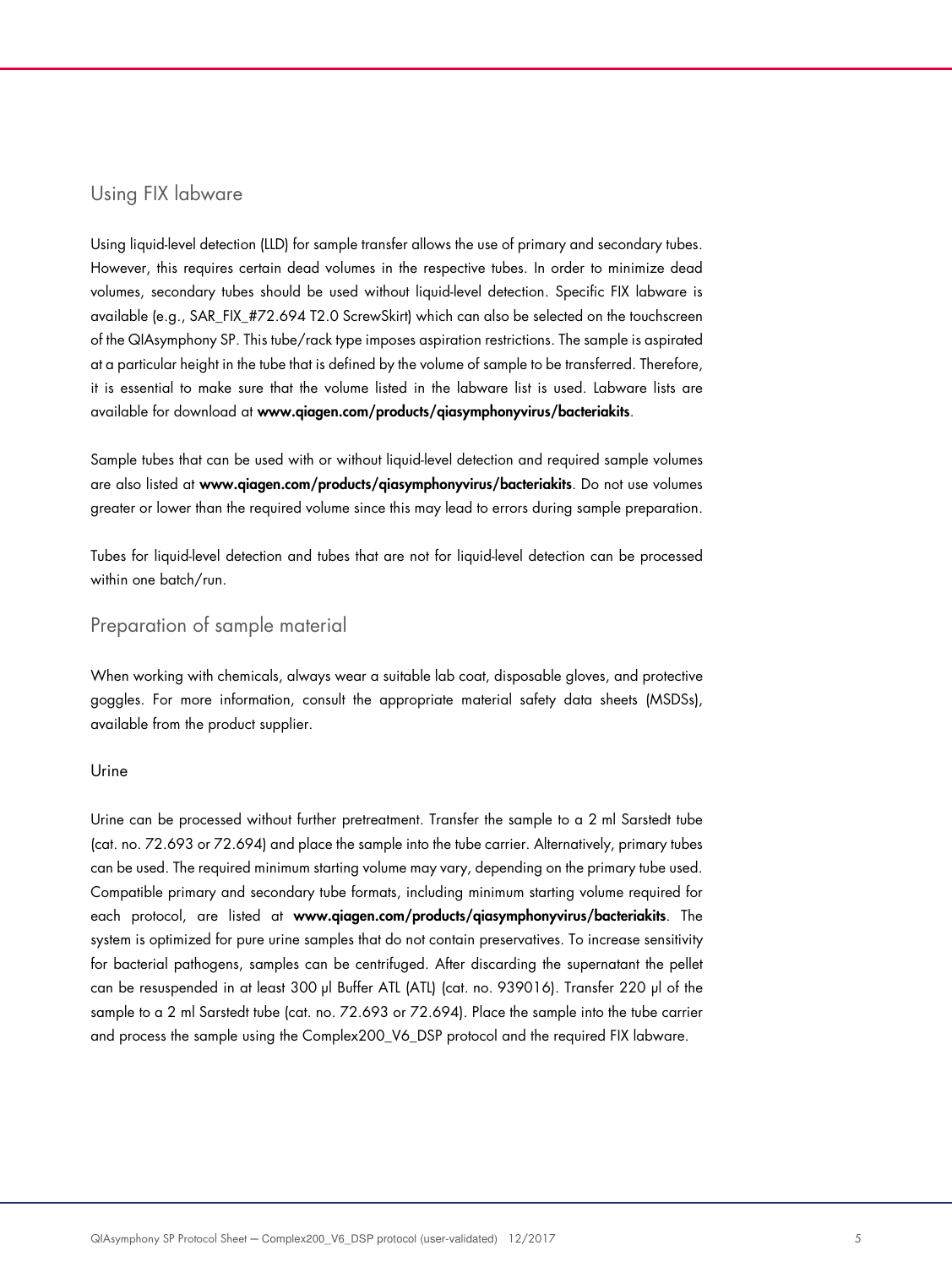Isolation of genomic DNA from Gram-positive bacteria

DNA purification can be improved for some Gram-positive bacteria by enzymatic pretreatment before transferring the sample to the QIAsymphony SP and starting the Complex200\_V6\_DSP protocol.

- 1. Pellet bacteria by centrifugation at  $5000 \times g$  for 10 minutes.
- 2. Suspend the bacterial pellet in 300 µl of the appropriate enzyme solution (20 mg/ml lysozyme or 200 µg/ml lysostaphin in 20 mM Tris·HCl, pH 8.0; 2 mM EDTA; 1.2% Triton X-100).
- 3. Incubate at 37°C for at least 30 minutes (± 2 minutes).
- 4. Briefly centrifuge the tube to remove drops from the inside of the lid.
- 5. Transfer the sample to a 2 ml Sarstedt tube (cat. no. 72.693 or 72.694), place the sample in the tube carrier, and continue with the Complex200\_V6\_DSP protocol using the required FIX labware.

Viscous or mucous samples

Some samples (e.g., sputum, respiratory aspirates) may be viscous and require liquefaction to enable pipetting. Low-viscosity samples do not require additional preparation. Medium- to highviscosity samples should be prepared as follows:

- 1. Dilute the sample 1:1 with Sputasol\*† (Oxoid, cat. no. SR0233) or 0.3% (w/v) DTT. **Note:** The 0.3% (w/v) DTT solution can be made in advance and stored in aliquots at  $-$ 20°C. Discard thawed aliquots after use.
- 2. Incubate at 37°C until the sample viscosity is suitable for pipetting.
- 3. Transfer at least 300 µl of the sample to a 2 ml Sarstedt tube (cat. no. 72.693 or 72.694). Process the sample using the Complex200\_V6\_DSP protocol.

#### Dried body fluid and secretion swabs

1. Submerge the dried swab tip in 550 µl Buffer ATL (ATL) (cat. no. 939016), and incubate at  $56^{\circ}$ C for 15 minutes ( $\pm$  1 minute), with continuous mixing. If mixing is not possible, vortex before and after incubation for at least 10 seconds.

<sup>\*</sup> Sputasol (Oxoid, cat. no. SR0233, www.oxoid.com) or dithiothreitol (DTT).

<sup>†</sup> This is not a complete list of suppliers.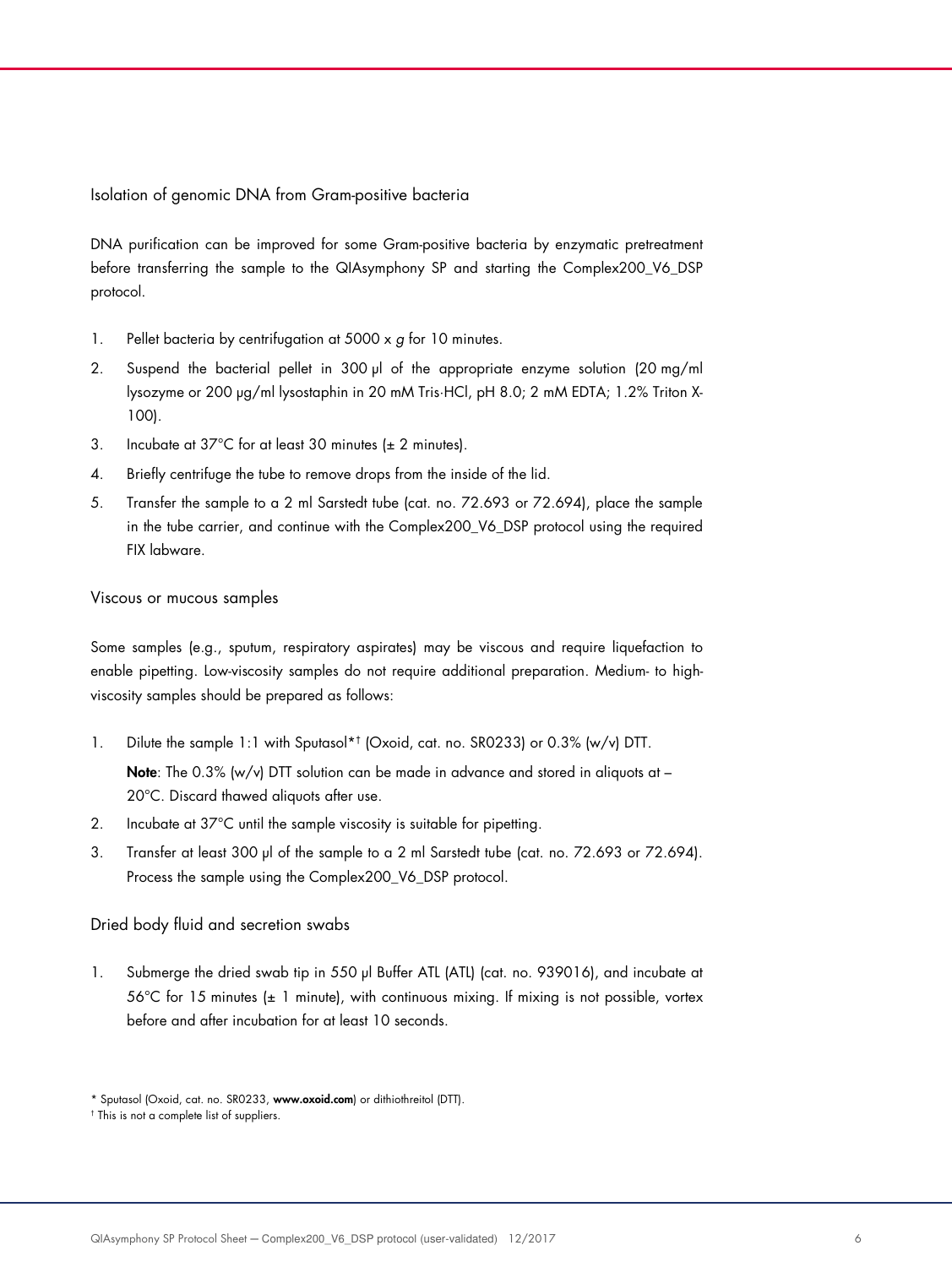- 2. Remove the swab and squeeze out all the liquid by pressing the swab against the inside of the tube.
- 3. Transfer at least 300 µl of the sample to a 2 ml Sarstedt tube (cat. no. 72.693 or 72.694). Process the sample with the Complex200\_V6\_DSP protocol.

Note: This protocol is optimized for cotton or polyethylene swabs. When using other swabs, it may be necessary to adjust the volume of Buffer ATL (ATL) to ensure that at least 300 µl is available as sample material.

#### Respiratory or urogenital swabs

Storage media for respiratory or urogenital swabs can be used without pretreatment. If the swab has not been removed, press the swab against the side of the tube to squeeze out the liquid. Any excess mucus in the specimen should be removed at this time by collecting it on the swab. Any residual liquid from the mucus and the swab should then be squeezed out by pressing the swab against the side of the tube. Finally, the swab and the mucus should be removed and discarded. If samples are viscous, perform a liquefaction step (see "Viscous or mucous samples" above) before transferring the sample to the QIAsymphony SP. If there is not sufficient starting material, pipet Buffer ATL (ATL) into the transport medium to adjust the required minimum starting volume and vortex the sample for 15–30 seconds in the tube (if the transport medium contains the swab perform this step before removing the swab). Transfer the sample to a 2 ml Sarstedt tube (cat. no. 72.693 or 72.694) and place the sample in the tube carrier. Alternatively, primary tubes can be used. The required minimum starting volume may vary, depending on the primary tube used. Compatible primary and secondary tubes, including minimum starting volume required for each protocol, are listed at www.qiagen.com/products/qiasymphonyvirus/bacteriakits.

## Revision history

| Document revision history |                                                          |  |  |
|---------------------------|----------------------------------------------------------|--|--|
|                           | R2 12/2017   Update for QIAsymphony Software version 5.0 |  |  |

For up-to-date licensing information and product-specific disclaimers, see the respective QIAGEN® kit handbook or user manual. QIAGEN kit handbooks and user manuals are available at www.qiagen.com or can be requested from QIAGEN Technical Services or your local distributor.

Trademarks: QIAGEN®, Sample to Insight®, QIAsymphony® (QIAGEN Group). Registered names, trademarks, etc. used in this document, even when not specifically marked as such, are not to be considered unprotected by law. 12/2017 HB-0678-S01-001 © 2017 QIAGEN, all rights reserved.